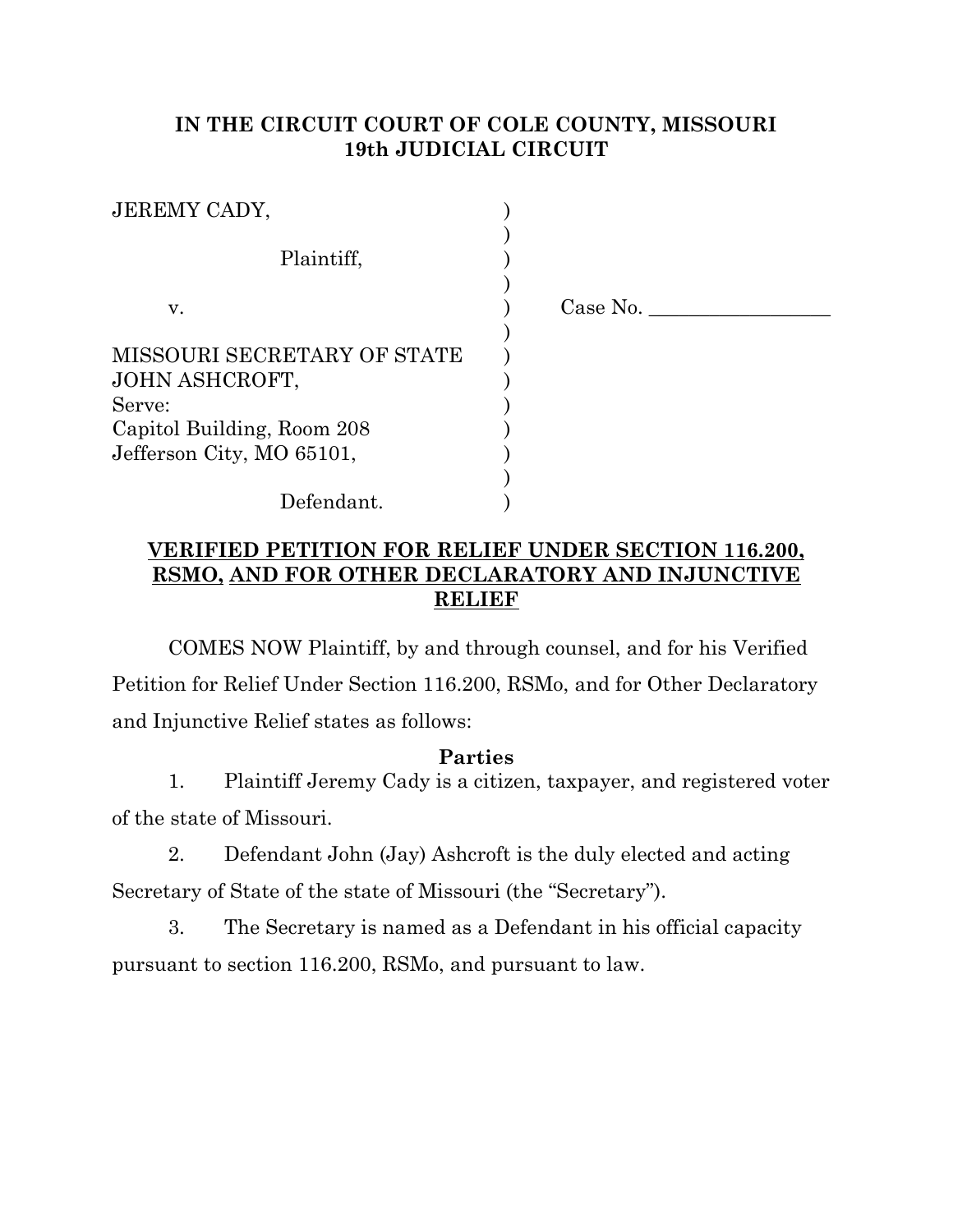### **Jurisdiction and Venue**

4. Plaintiff brings this action pursuant to the Revised Statutes of Missouri Chapters 116, 527, and 536; and Missouri Rules of Civil Procedure 87 and 92.

5. Venue is proper in this Court pursuant to Section 116.200.1, RSMo.

6. Venue is also proper in this Court pursuant to section 508.010, RSMo, because there is no count alleging a tort, and the office of the Missouri Secretary of State is a resident of Cole County, Missouri, where the Secretary principally performs his official duties.

7. On May 22, 2020, the Secretary certified Petition 2020-063 (the "Petition") as sufficient.

8. This action is timely pursuant to section 116.200.1, RSMo because it was brought within ten days after the Secretary made a certification for the Petition.

### **Pre-Election Review**

9. Pre-election review can only be conducted when constitutional challenges to an initiative petition satisfy two criteria. "Before the people vote on an initiative, courts may consider only those threshold issues that affect the integrity of the election itself, and that are so clear as to constitute a matter of form." *Brown v. Carnahan*, 370 S.W.3d 637, 645 (Mo. banc 2012) (quoting *United Gamefowl Breeders Ass'n of Missouri v. Nixon*, 19 S.W.3d 137, 139 (Mo. banc 2000)).

10. Actions to enforce the prohibitions in Article III, Section 50, that a measure contain no more than one subject or amend no constitutional provisions beyond those it purports to amend and actions to enforce the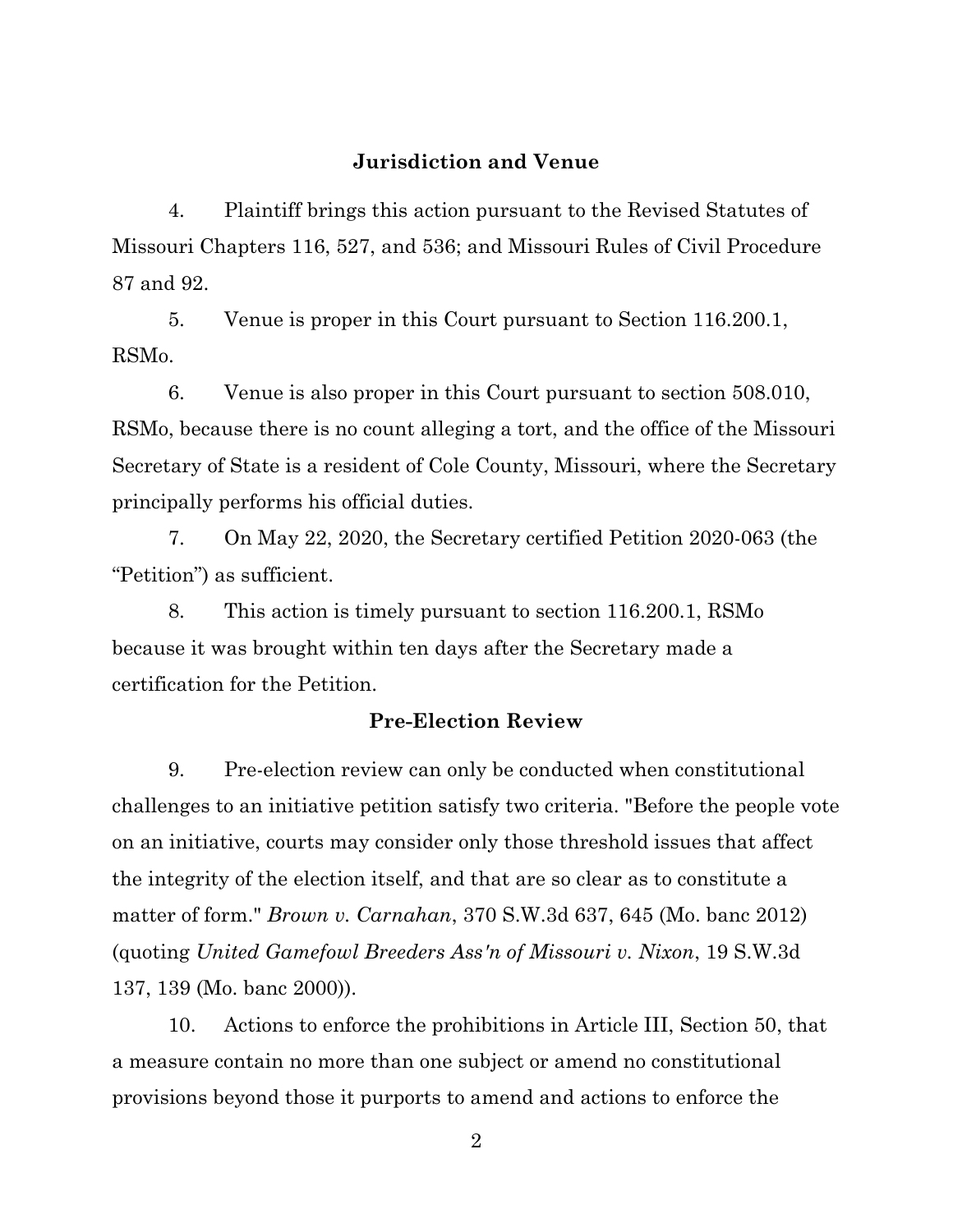prohibition in Article III, Section 51 that no measure be used for the appropriation of money are among those that "are routinely deemed eligible for pre-election judicial review because they easily meet the criteria reiterated in *Brown." Mo. Elec. Cooperatives v. Kander*, 497 S.W.3d 905, 917 (Mo. App. W.D. 2016)

### **Petition 2020-063**

11. On May 2, 2019, Heidi Miller submitted to the Secretary an initiative petition sample sheet, denominated by the Secretary as 2020-063 ("IP 2020-063"), proposing to add one new section (Section 36(c)) to Article IV of the Missouri Constitution. A true and correct copy of the initiative petition sample sheet for IP 2020-063 is attached as Exhibit A.

12. On May 23, 2020, the Missouri State Auditor issued the Fiscal Note and Fiscal Note Summary for IP 2020-063. A true and correct copy of the Fiscal Note (which includes the Fiscal Note Summary) for IP 2020-063 is attached as Exhibit B.

13. On May 2, 2019, the Secretary of State certified the Official Ballot Title for the Petition.

14. The summary statement portion of the Official Ballot Title reads: Do you want to amend the Missouri Constitution to:

- adopt Medicaid Expansion for persons 19 to 64 years old with an income level at or below 133% of the federal poverty level, as set forth in the Affordable Care Act;
- prohibit placing greater or additional burdens on eligibility or enrollment standards, methodologies or practices on persons covered under Medicaid Expansion than on any other population eligible for Medicaid; and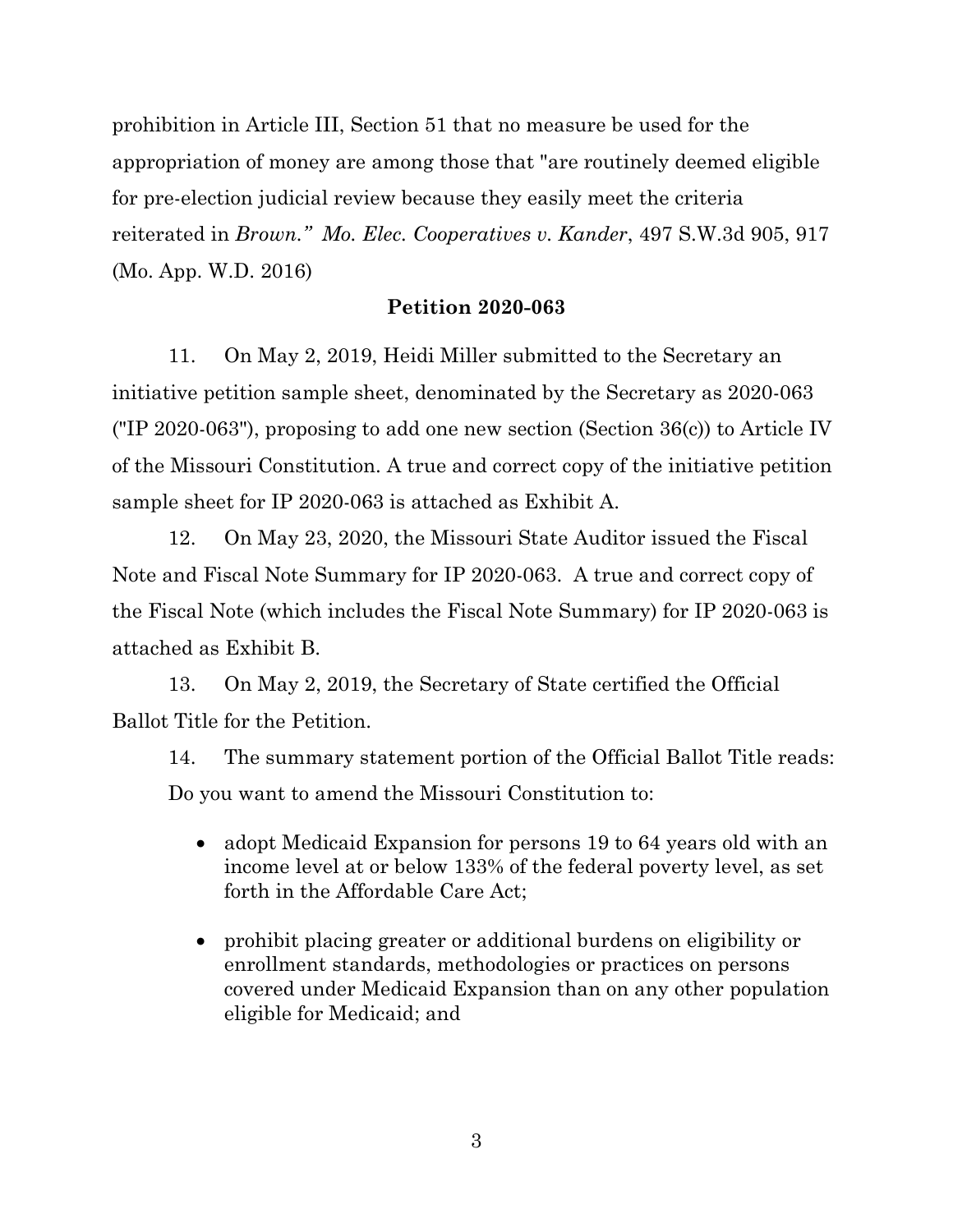• require state agencies to take all actions necessary to maximize federal financial participation in funding medical assistance under Medicaid Expansion?

15. On May 1, 2020, the Petition with signature pages was submitted to the Secretary.

16. On or about May 22, 2020, the Secretary determined that the Petition met all constitutional and statutory requirements, and that a sufficient number of valid signatures were submitted.

17. On May 22, 2020, the Secretary issued a Certificate of Sufficiency of Petition and certified the Petition to be placed on the ballot.

18. A true and correct copy of the Secretary's Certificate of Sufficiency of Petition is attached as Exhibit C.

19. On May 26, 2020, the Governor placed the measure on the August 4, 2020 ballot.

## **COUNT I**

# **IP 2020-063 VIOLATES ARTICLE III, SECTION 51 OF THE MISSOURI CONSTITUTION BECAUSE THE INITIATIVE APPROPRIATES MONEY OTHER THAN NEW REVENUES CREATED AND PROVIDED FOR THEREBY**

20. Article III, section 51 of the Missouri Constitution states, in relevant part, "The initiative shall not be used for the appropriation of money other than of new revenues created and provided for thereby, or for any other purpose prohibited by this constitution."

21. In *City of Kansas City v. Chastain*, the Missouri Supreme Court explained that Article III, Section 51 prohibits "an initiative that, either expressly or through practical necessity, requires the appropriation of funds to cover the costs associated with the [proposal]." 420 S.W.3d 550, 555 (Mo. banc 2014).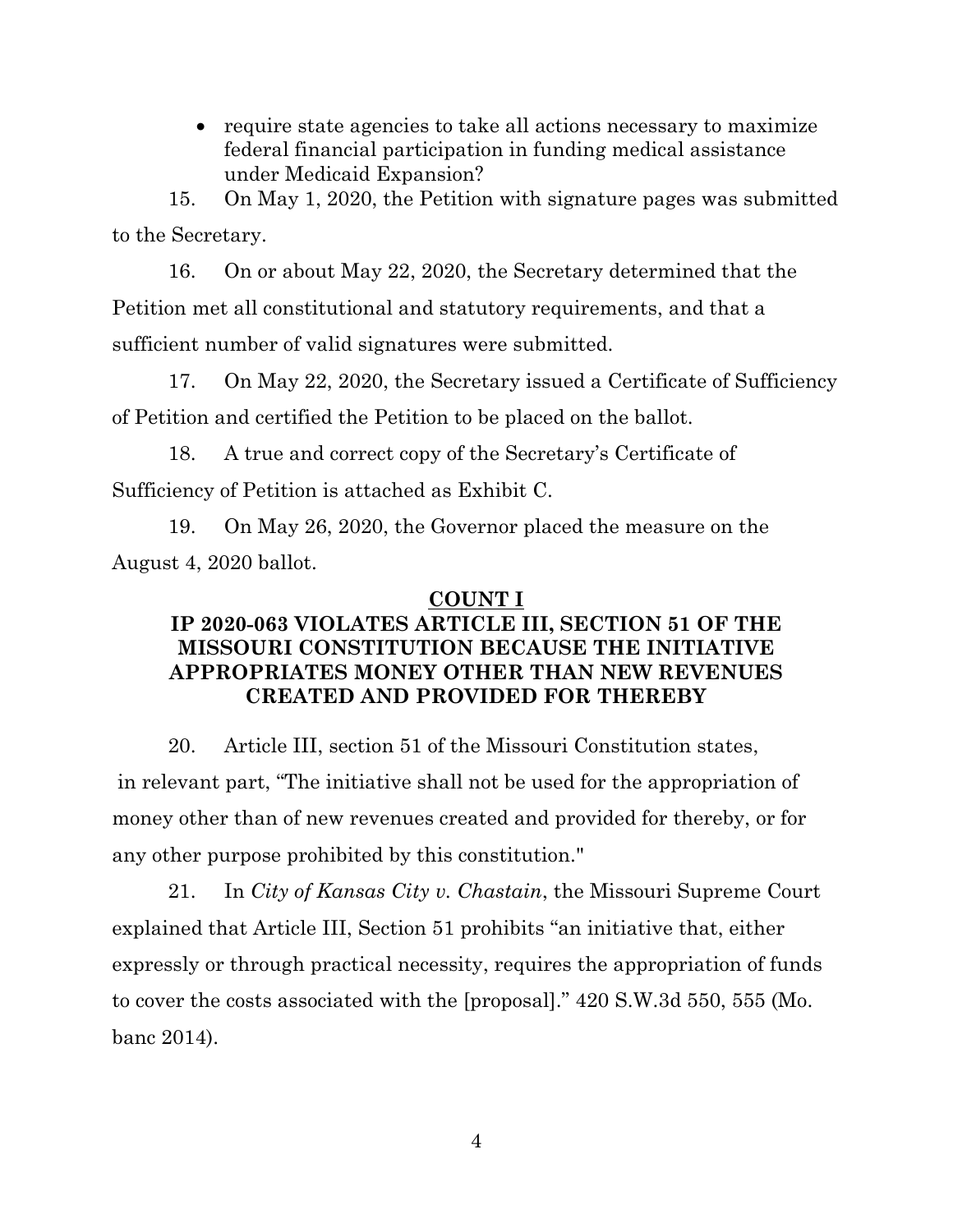22. "[W]hen the people of the State of Missouri write or amend their constitution, they may insert therein any provision they desire, subject only to the limitation that it must not violate restrictions which the people have imposed on themselves and on the states by provisions which they have written into the federal constitution." *State ex rel. St. Louis Fire Fighters Ass'n Local No. 73, AFL-CIO v. Stemmler*, 479 S.W.2d 456, 458 (Mo. banc 1972).

23. When a measure violates article III, Section 51, those charged with certifying the question for the ballot should refuse. See *Kansas City v. McGee*, 269 S.W.2d 662 (Mo. 1954); *State ex rel. Sessions v. Bartle*, 359 S.W.2d 716 (Mo. 1962); *State ex rel. Card v. Kaufman*, 517 S.W.2d 78 (Mo. 1974).

24. A violation of the prohibition on appropriation by the initiative is fatal to an initiative petition. See *Kansas City v. McGee*, 269 S.W.2d 662 (Mo. 1954).

25. Section 36(c)1 of IP 2020-063 states: "[B]eginning July 1, 2021, [certain] individuals…. shall be eligible for medical assistance under MO HealthNet and shall receive coverage for the health benefits service package."

26. IP 2020-063 mandates the State of Missouri expend funds to expand the scope of Medicaid coverage.

27. As explained by the Department of Social Services, "The expansion of eligibility for Medicaid …could potentially include coverage for an estimated 250,000 additional Missourians." *See* Exhibit B.

28. The Department of Social Services estimates the costs of such expansion would be in excess of \$2 billion per year. *See* Exhibit B.

29. The state match for the expanded eligibility would be at least 10%. *See* Exhibit B.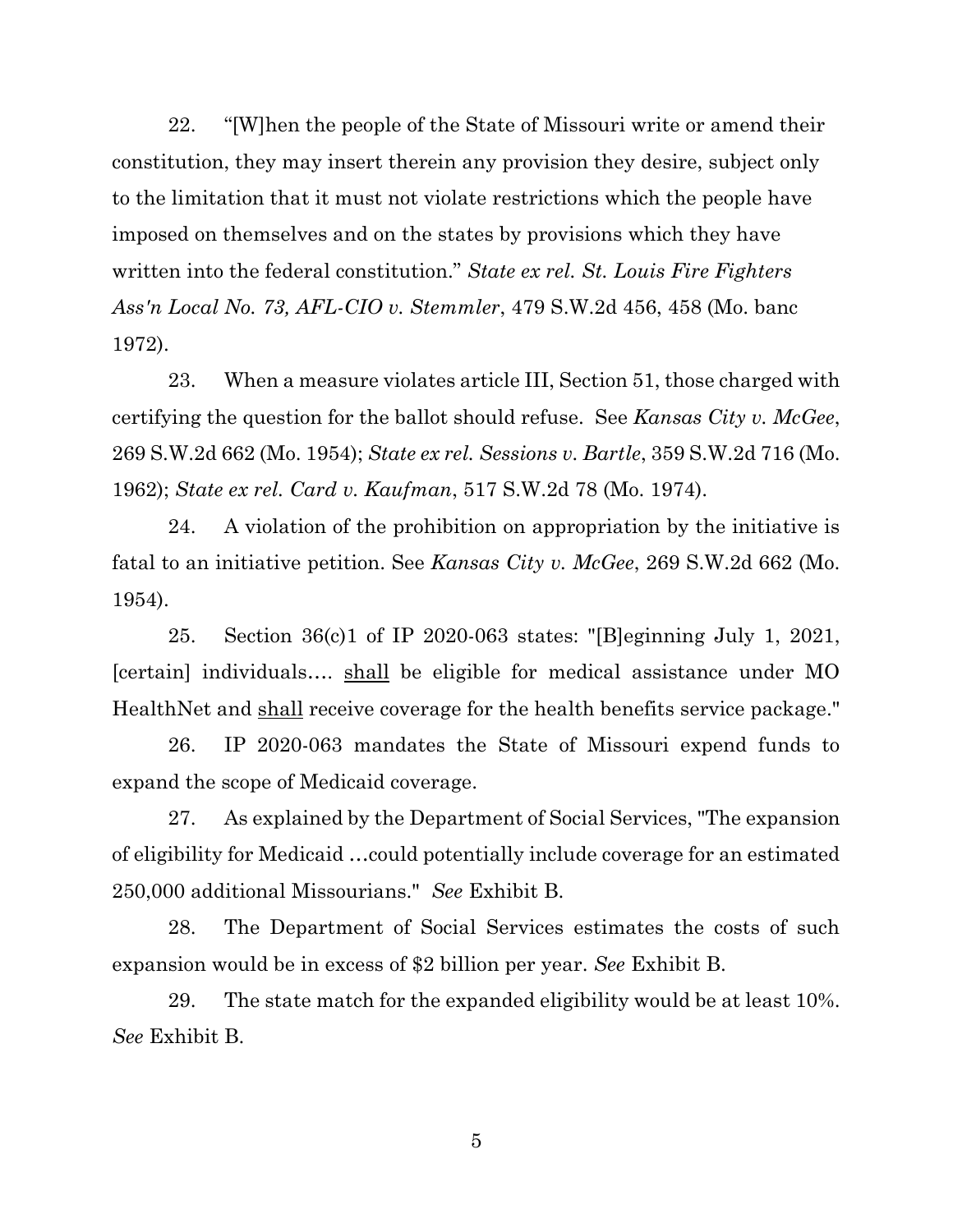30. IP 2020-063 provides no discretion to state officials, or anyone else, regarding the expansion of Medicaid coverage. *See* Exhibit A.

31. IP 2020-063 does not create or provide for any new revenues. *See* Exhibit A.

32. IP 2020-063 does not create or impose any new tax. *See* Exhibit A.

33. IP 2020-063 does not create or impose any new fee. *See* Exhibit A.

34. Projected cost savings are not new revenues.

35. IP 2020-063 does not earmark any potential savings for Medicaid expansion. *See* Exhibit A.

36. The State Auditor estimated that IP 2020-063 will result in onetime costs of approximately \$6.4 million. *See* Exhibit B, Fiscal Note, p. 22.

37. The Department of Social Services formally responded that:

The expansion of eligibility for Medicaid benefits under the proposed federal program could potentially include coverage for an estimated 250,000 additional Missourians.

The costs for this expansion would be in excess of \$2 billion per year.

Exhibit B, Fiscal Note, p. 4.

38. IP 2020-063 requires Missouri pay its share of new health services to new Medicaid-eligible individuals.

39. The money to cover the cost of expanded Medicaid coverage required by IP 2020-063 stands appropriated by the measure itself.

40. As a result, IP 2020-063 is unconstitutional under Article III, Section 51 of the Missouri Constitution.

41. The Secretary of State has the duty to "examine the petition to determine whether it complies with the Constitution of Missouri and with [Chapter 116]." Section 116.120.1, RSMo.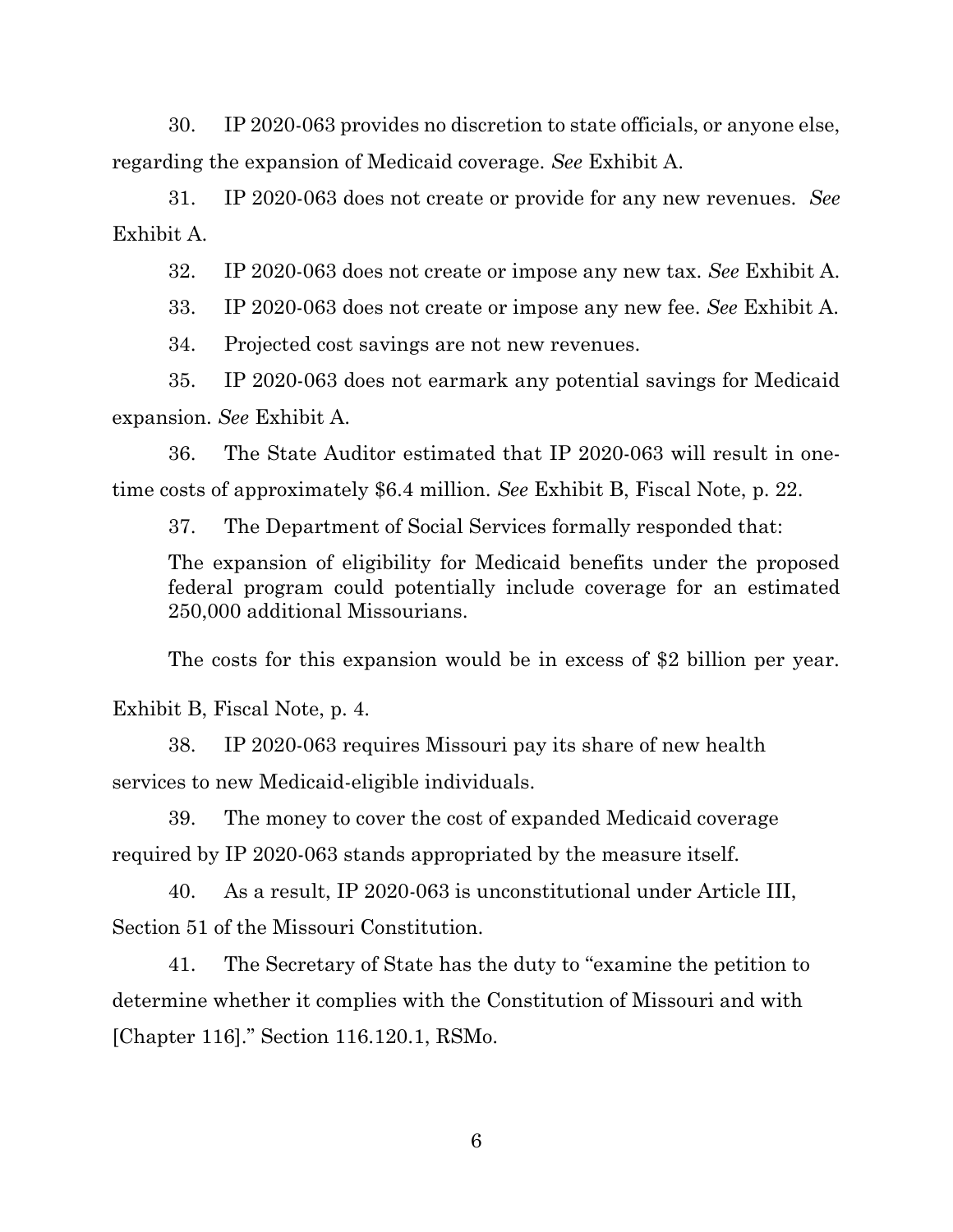42. If the Secretary of State is not enjoined, Plaintiff will suffer irreparable harm through the loss of Plaintiff's tax dollars used to publish and print ballots containing the Official Ballot Title and for publication costs associated with IP 2020-063.

43. This Court should make a determination on Plaintiff's claims now. IP 2020-063 is facially unconstitutional -- waiting until after the election to strike down the measure wastes state and judicial resources.

44. If the Secretary of State is not enjoined, Plaintiff will suffer irreparable harm pursuant to § 116.200, RSMo.

45. IP 2020-063's violations of the Missouri Constitution are so obvious as to constitute a matter of form.

46. Plaintiff lacks an adequate remedy at law to protect Plaintiff's interests.

47. Plaintiff is entitled to declaratory relief that the Petition is facially unconstitutional because it appropriates money without creating or providing for any new revenues in violation of Article III, Section 51 of the Missouri Constitution.

48. Plaintiff is entitled to injunctive relief compelling the secretary of state to (1) reverse any decision the Secretary has made that IP 2020-063 is sufficient, (2) rescind and withdraw his certification of sufficiency of IP 2020- 063 (3) issue a certificate of insufficiency for IP 2020-063, and (4) prohibit the Secretary or any other officers from taking any other action to place IP 2020- 063 on any ballot.

**WHEREFORE**, Plaintiff prays that this Court enter its order: (1) reversing any decision the Secretary has made that IP 2020-063 is sufficient, (2) rescinding and withdrawing his certification of sufficiency of IP 2020-063 (3) issuing a certificate of insufficiency for IP 2020-063, and (4) prohibiting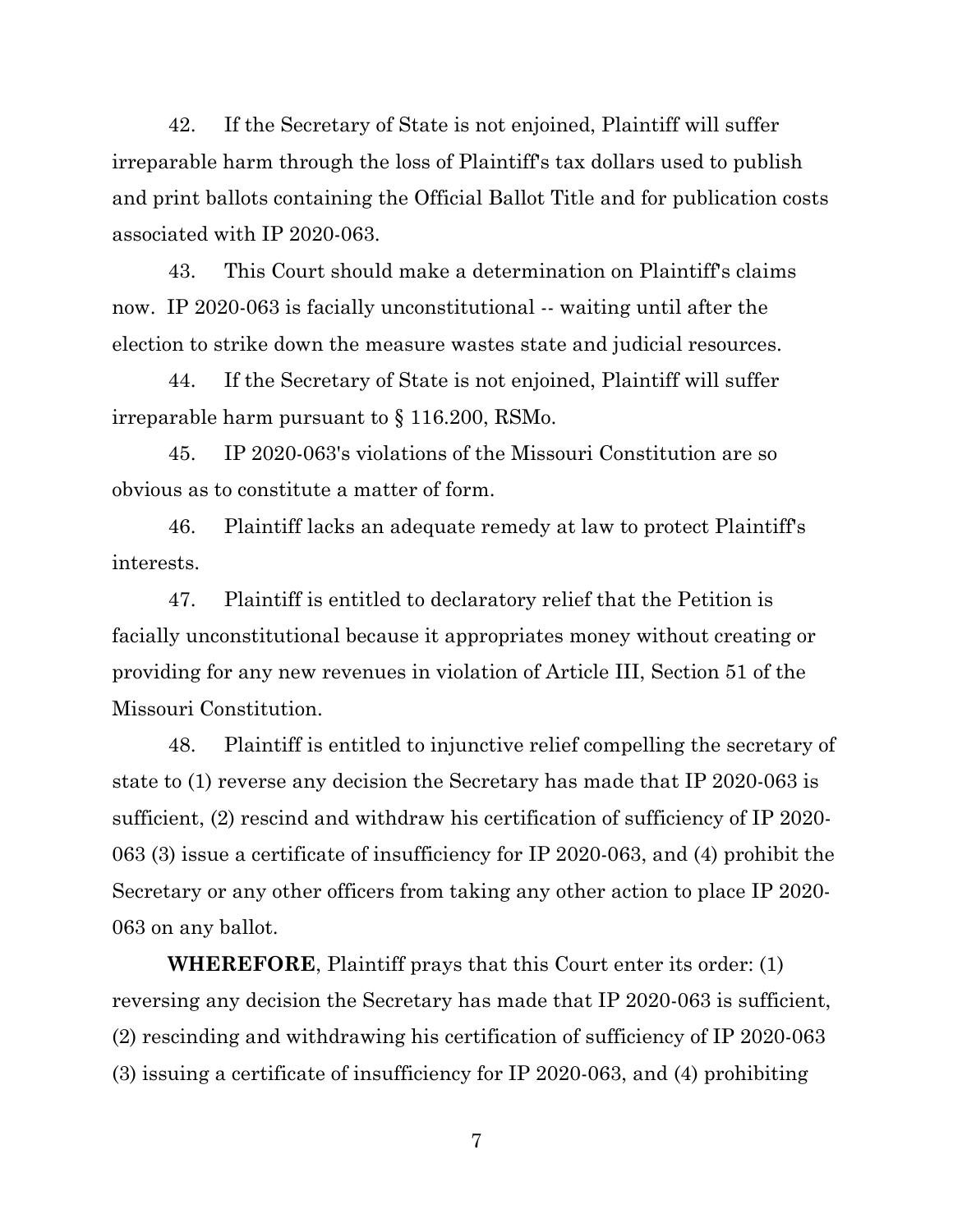the Secretary or any other officers from taking any other action to place IP 2020-063 on any ballot, and for such further relief as is just and proper.

### **COUNT II**

## **IP 2020-063 FAILS TO INCLUDE THE FULL TEXT OF THE MEASURE IN VIOLATION OF ARTICLE III, SECTION 50**

49. Plaintiff incorporates the preceding paragraphs of this Petition as if fully set forth herein.

50. Article III, Section 50 requires that an initiative petition "contain…the full text of the measure."

51. "If [an amendment is] submitted through the initiative, manifestly that provision as contained in the initiative and referendum amendment that 'the petition shall include the full text of the measure so proposed' must be complied with. In other words, if it is truly an amendment to the Constitution, the full text of the amendment and what provision of the Constitution it undertakes to amend must be embraced in the petition." *State ex rel. Halliburton v. Roach*, 130 S.W. 689, 695 (Mo. banc 1910) (emphasis added).

52. IP 2020-063 fails to list those sections of the Constitution that are in direct conflict with provisions of IP 2020-063.

53. IP 2020-063 fails to reveal closely related provisions of the Constitution with which the proposed amendment is in conflict.

54. IP 2020-063 fails to set forth in full those sections that would be directly modified or repealed by its enactment.

55. IP 2020-063 fails to contain all matter which is to be deleted included in its proper place enclosed in brackets and all new matter shown underlined.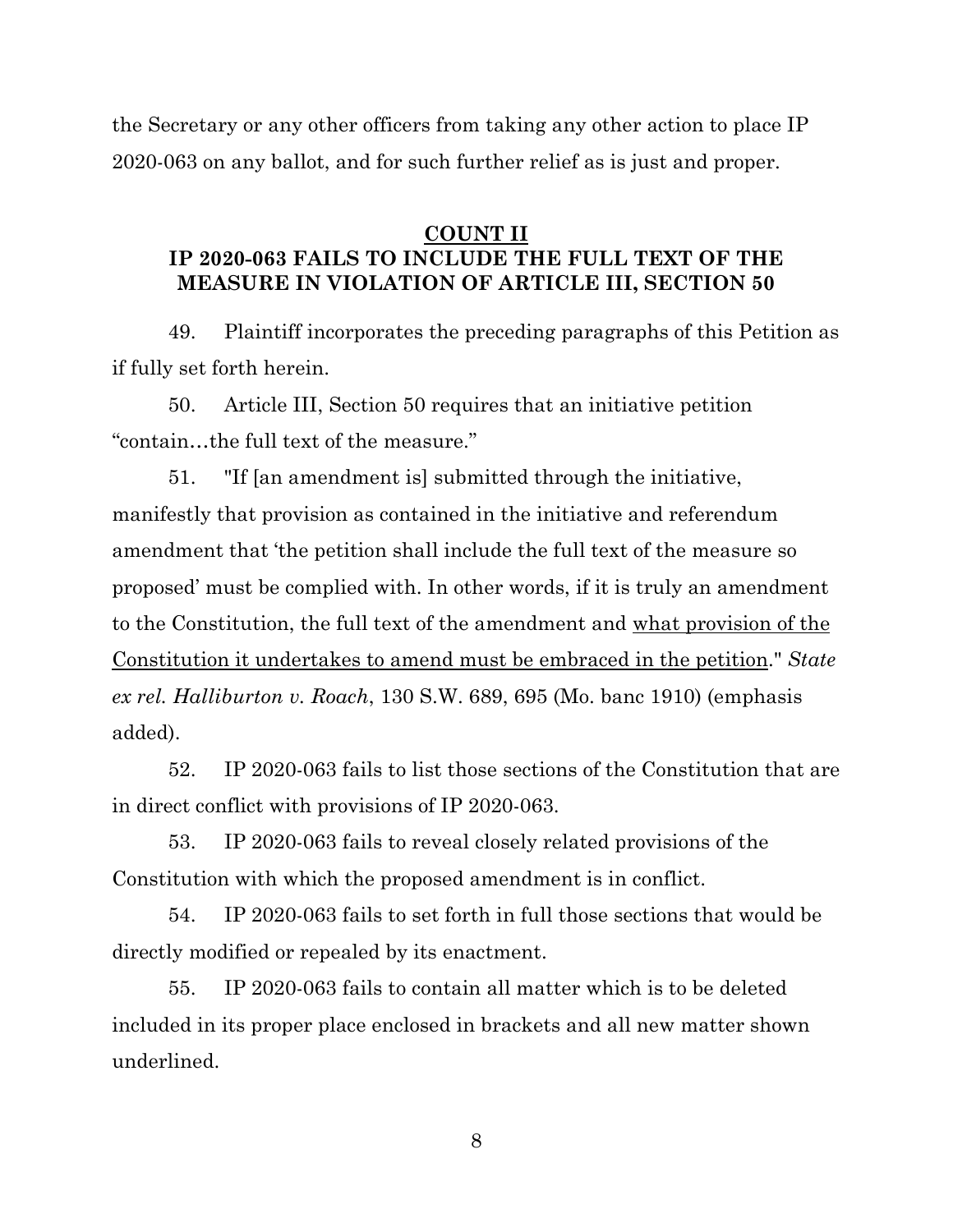56. The provisions of IP 2020-063 are in direct conflict with existing provisions of the Constitution in at least the following ways: (a) IP 2020-063 amends Article III, Section 36, in that Section 36 requires appropriations only be made by law and IP 2020-063 mandates appropriation by initiated constitutional amendment (b) IP 2020-063 amends Article IV, Sections 24-28 in that IP 2020-063 appropriates money directly by initiated constitutional amendment.

57. As a result, IP 2020-063 is unconstitutional under Article III, Section 50 of the Missouri Constitution.

58. If the Secretary of State is not enjoined, Plaintiff will suffer irreparable harm through the loss of Plaintiff's tax dollars used to publish and print ballots containing the Official Ballot Title and for publication costs associated with IP 2020-063.

59. If the Secretary of State is not enjoined, Plaintiff will suffer irreparable harm pursuant to § 116.200, RSMo, and Plaintiff's constitutional rights under Article III and Article XII.

60. Plaintiff lacks an adequate remedy at law to protect Plaintiff's interests.

61. Plaintiff is entitled to declaratory relief that IP 2020-063 fails to set forth the full and correct text of the measure in violation of § 116.050, RSMo; Article III, § 50; and Article XII, § 2(b).

62. Plaintiff is entitled to injunctive relief compelling the secretary of state to (1) reverse any decision the Secretary has made that IP 2020-063 is sufficient, (2) rescind and withdraw his certification of sufficiency of IP 2020- 063 (3) issue a certificate of insufficiency for IP 2020-063, and (4) prohibit the Secretary or any other officers from taking any other action to place IP 2020- 063 on any ballot.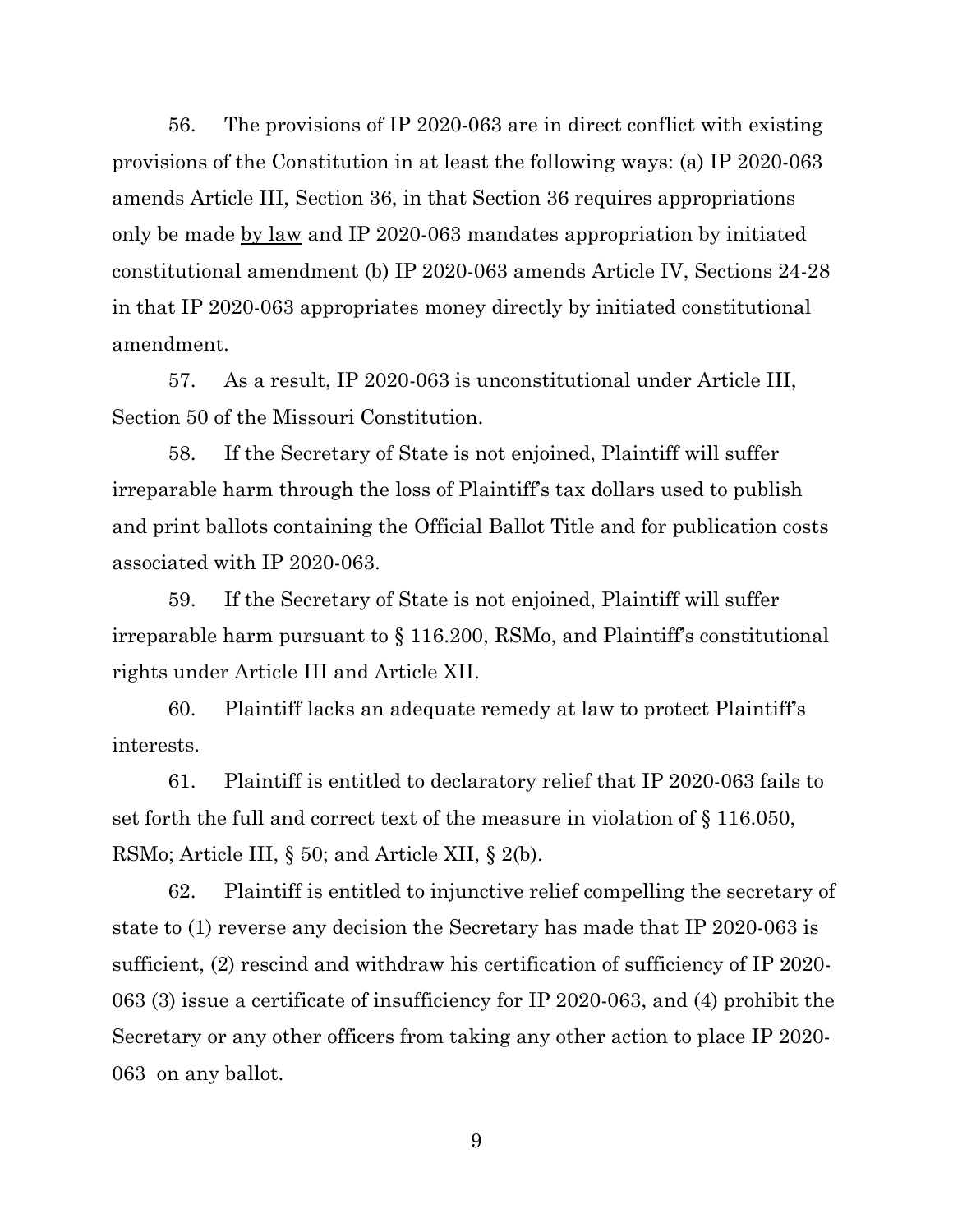WHEREFORE, Plaintiff prays that this Court enter its order: (1) reversing any decision the Secretary has made that IP 2020-063 is sufficient, (2) rescinding and withdrawing his certification of sufficiency of IP 2020-063 (3) issuing a certificate of insufficiency for IP 2020-063, and (4) prohibiting the Secretary or any other officers from taking any other action to place IP 2020-063 on any ballot, and for such further relief as is just and proper.

#### **PRAYER FOR RELIEF**

WHEREFORE, Plaintiff prays that this Court: (a) find that IP 2020- 063 is insufficient, (b) pursuant to section 116.200, RSMo, and Missouri law, "enjoin the secretary of state from certifying the measure and all other officers from printing the measure on the ballot"; (c) grant declaratory relief consistent with this Petition; and (d) grant such further relief as is just and proper.

Respectfully submitted,

ELLINGER & ASSOCIATES, LLC

By: /s/ Marc H. Ellinger Marc H. Ellinger, #40828 Thomas W. Rynard, #34562 Stephanie S. Bell #61855 308 East High Street, Suite 300 Jefferson City, MO 65101 Telephone: 573-750-4100 Facsimile: 314-334-0450 Email: [mellinger@ellingerlaw.com](mailto:mellinger@ellingerlaw.com) Email: [trynard@ellingerlaw.com](mailto:trynard@ellingerlaw.com) Email: [sbell@ellingerlaw.com](mailto:sbell@ellingerlaw.com)